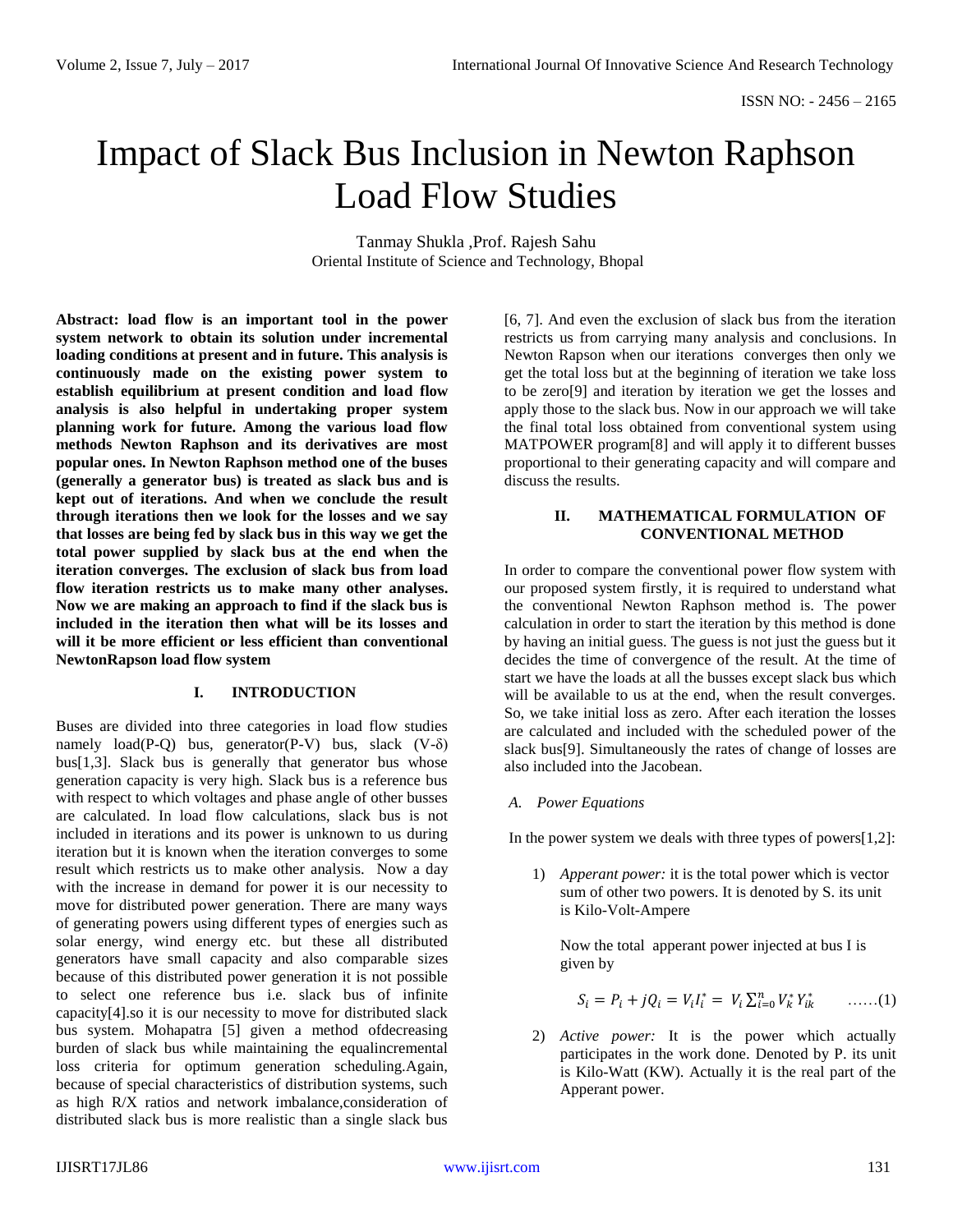So, the total active or real power at the bus I is given by

$$
P_i = Re[V_i \sum_{i=0}^{n} V_k^* Y_{ik}^* ] \qquad \qquad \dots \dots \dots (2)
$$

3) *Reactive power :* It is the power which is responsible for the magnetization of the circuit.it is denoted by Q and measured in Kilo-Volt-Ampere-reactive (KVAR) and the total reactive power at bus I is

$$
Q_i = -Im[V_i \sum_{i=0}^{n} V_k^* Y_{ik}^*] \quad \quad \ldots \ldots \ldots (3)
$$

4) The matrix equation of the Newton raphson load flow studies is given as :

$$
\begin{bmatrix}\n\Delta P_1 \\
\Delta Q_1\n\end{bmatrix} = \begin{bmatrix}\n\frac{\partial P_1}{\partial \delta_1} & \frac{\partial P_1}{\partial |V_1|} \\
\frac{\partial Q_1}{\partial \delta_1} & \frac{\partial Q_1}{\partial |V_1|}\n\end{bmatrix} \begin{bmatrix}\n\Delta \delta_1 \\
\Delta |V_1|\n\end{bmatrix} \quad \dots \dots \dots (4)
$$

5) Now from this matrix in equation form corresponding to  $\Delta P_1$  is given by,

$$
\Delta P_1 = \frac{\partial P_1}{\partial \delta_1} \Delta \delta_1 + \frac{\partial P_1}{\partial |V_1|} \Delta |V_1| \qquad \qquad \dots \dots \dots (5)
$$

6) Now from this equation the elements of the jacobian corresponding to  $\Delta P_1$  is given by  $\frac{\partial P_1}{\partial \delta_1}$  and  $\frac{\partial P_1}{\partial |V_1|}$  and they are given by

$$
\frac{\partial P_1}{\partial \delta_1} = \frac{\partial \{Re[\mathit{V}_1^* \Sigma_{k=1}^n \mathit{V}_k \mathit{Y}_{ik}]]}{\partial \delta_1} \qquad \qquad \dots \dots \dots \tag{6}
$$

$$
\frac{\partial P_1}{\partial |V_1|} = \frac{\partial \{Re[V_1^* \sum_{k=1}^n V_k Y_{ik}]\}}{\partial |V_1|} \qquad \qquad \dots \dots \dots (7)
$$

## *B. The MATPOWER*

MATPOWER was initially developed by Ray D. Zimmerman, Carlos E. Murillo-

Sánchez and Deqiang Gan of PSerc<sup>1</sup> at Cornell University under the direction of

Robert J. Thomas. MATPOWER is the package of MATLAB M-files for solving power flow problems. It is intended as a simulation tool for researchers and educatorsthat is easy to use and modify.

The MATPOWER website can be found at [http://www.pserc.cornell.edu/matpower/\[](http://www.pserc.cornell.edu/matpower/)10]MATPOWER can be downloaded at the above link then it is to be installed that will be a zipped file. Unzip that downloaded file Now add the following directories to your Matlab path:

- <MATPOWER>- core Mat power functions
- <MATPOWER>/t test scripts for Mat power
- <MATPOWER>/most-- core MOST functions
- <MATPOWER>/most/t test scripts for MOST
- (optional) sub-directories of <MATPOWER>/extras

At the Matlab prompt, type test mat power to run the test suite and verify

thatMATPOWER is properly installed and functioning for any other type of help refer to MATPOWER manual available at the same link mentioned previously.

### *C. OUR METHOD AND ITS PROCEDURE*

After the installation of MATPOWER we run the MATPOWER commands in order to get the result of IEEE different bus system then we take the power loss from these results and feed that amount of loss to distributed system proportional to generation capacity of busses because that much extra power is required by our conventional system. Then we will compare that if the losses in the conventional system are minimized or not. The total losses which are unknown to us during starting of iterations in conventional load flow method can be known with the help of MATPOWER program.

#### **III. RESULTS**

The comparison table for the losses for 9 bus system and 14 bus system are discussed below:

In case of 9 bus conventional system the losses are 4.9950 MW and the losses in our system is 4.8833 so we found that the losses in our system is less in case of 9 bus system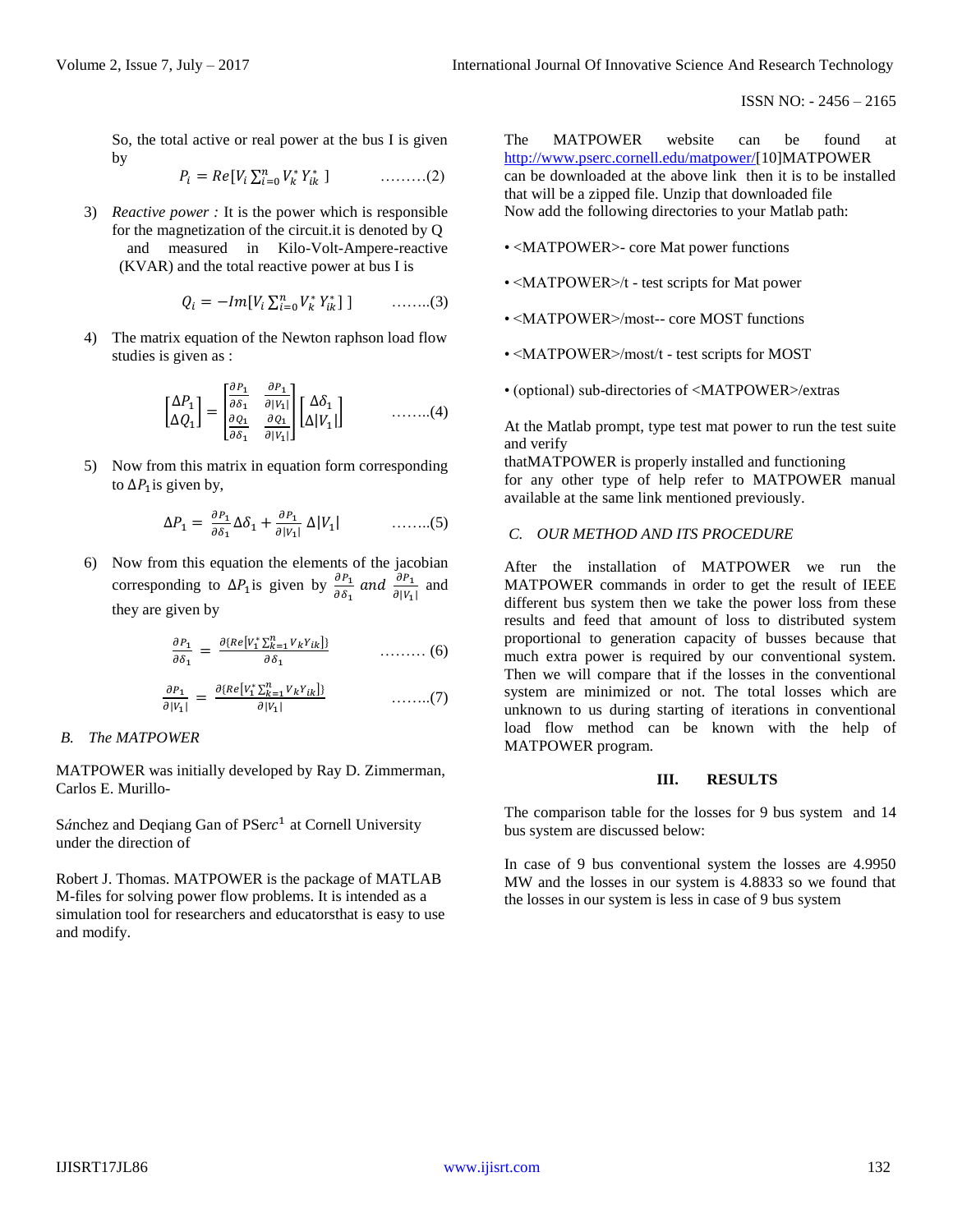| <b>Generator Busses</b> |                                        | Generation with losses            |                               |                                                            |                                                                                 |                                                             |  |  |  |  |
|-------------------------|----------------------------------------|-----------------------------------|-------------------------------|------------------------------------------------------------|---------------------------------------------------------------------------------|-------------------------------------------------------------|--|--|--|--|
|                         |                                        |                                   | Developed load flow           |                                                            |                                                                                 |                                                             |  |  |  |  |
| Bus<br>No.              | Generation<br>(MW)                     | Conventional<br>load flow<br>(MW) | Losses at<br>slackbus<br>(MW) | Losses<br>divided in<br>proportion of<br>generator<br>(MW) | Losses<br>$[(1^22)^4]$ in<br>Conventional<br>Load flow<br><b>IEEEE</b><br>Case- | Losses<br>$[(1^22)^4]$ in<br>developed<br>Load flow<br>(MW) |  |  |  |  |
| 1                       | 67                                     | 67.00                             | 67.00                         | 68.0376                                                    | (MW)                                                                            |                                                             |  |  |  |  |
| 2                       | 163(Slack)                             | 167.95                            | 167.95                        | 165.5243                                                   |                                                                                 |                                                             |  |  |  |  |
| з                       | 85                                     | 85.00                             | 85.00                         | 86.3164                                                    |                                                                                 |                                                             |  |  |  |  |
| Total                   | 315                                    | 319.95                            | 319.95                        | 319.8783                                                   | 4.955                                                                           | 4.8833                                                      |  |  |  |  |
|                         | Comparision table for 9 busses systems |                                   |                               |                                                            |                                                                                 |                                                             |  |  |  |  |

Similarly the results for 14 bus system are also compared and we get the same result that the power loss in our system are less. The comparison table is below -

| Generator Busses |                                         | Generation with losses            |                                |                                                            |                                                                                 |                                                                 |  |  |  |  |
|------------------|-----------------------------------------|-----------------------------------|--------------------------------|------------------------------------------------------------|---------------------------------------------------------------------------------|-----------------------------------------------------------------|--|--|--|--|
|                  |                                         |                                   | Developed load flow            |                                                            |                                                                                 |                                                                 |  |  |  |  |
| Bus<br>No.       | Generation<br>(MW)                      | Conventional<br>load flow<br>(MW) | Losses at<br>slack bus<br>(MW) | Losses<br>divided in<br>proportion of<br>generator<br>(MW) | Losses<br>$[(1^2)^*r]$ in<br>Conventional<br>Load flow<br><b>IEEEE</b><br>Case- | Losses<br>$[(1^2)(1^2)^2]$ in<br>developed<br>Load flow<br>(MW) |  |  |  |  |
| 1                | 219(Slack)                              | 232.39                            | 232.39                         | 229.7679                                                   | (MW)                                                                            |                                                                 |  |  |  |  |
| $\mathcal{P}$    | 40                                      | 40.00                             | 40.00                          | 41.9667                                                    |                                                                                 |                                                                 |  |  |  |  |
| Total            | 259                                     | 272.39                            | 272.39                         | 271.7346                                                   | 13.393                                                                          | 12.7376                                                         |  |  |  |  |
|                  | Comparision table for 14 busses systems |                                   |                                |                                                            |                                                                                 |                                                                 |  |  |  |  |